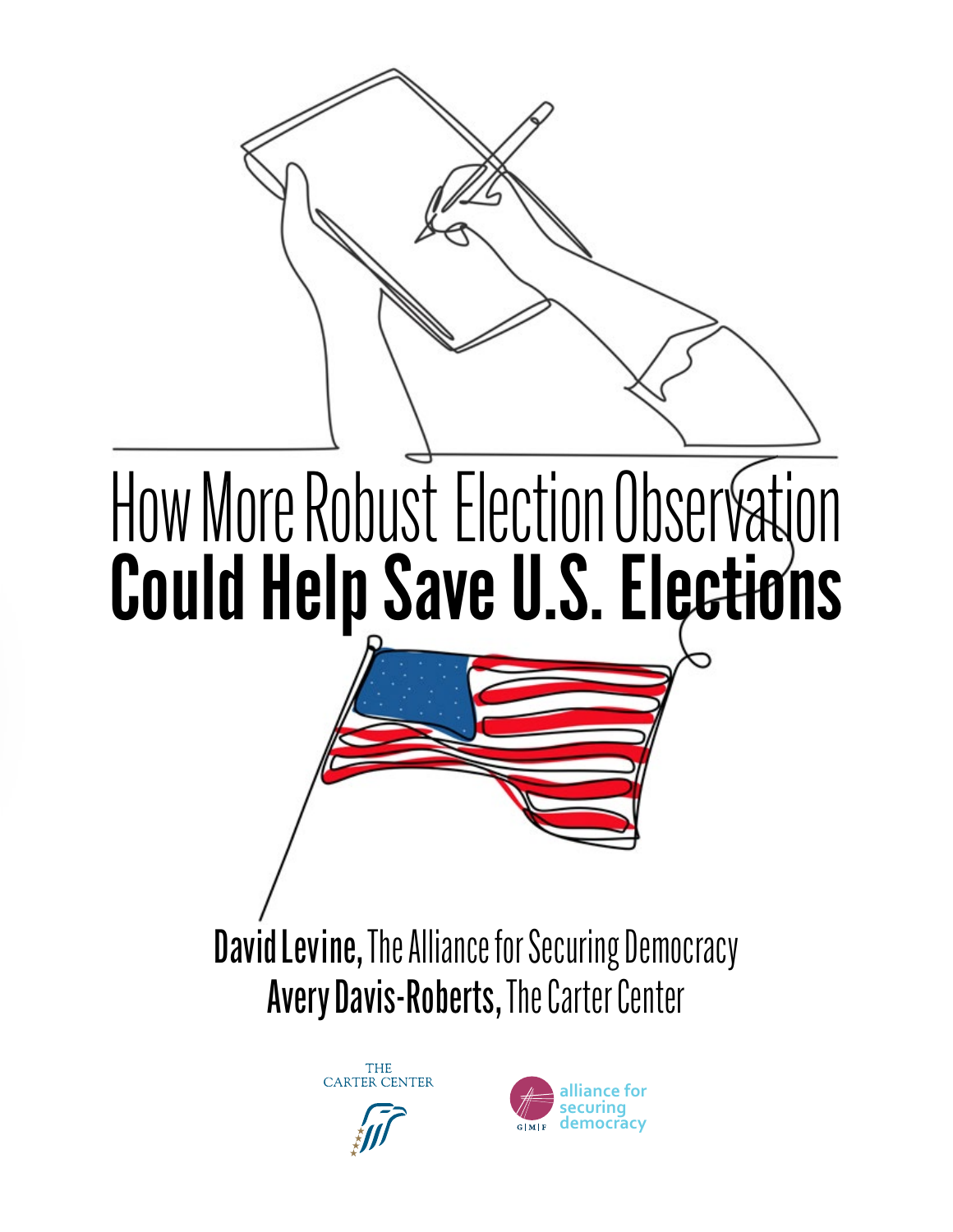

# How More Robust Election Observation Could Help Save U.S. Elections

#### INTRODUCTION

Though the 2020 election was called the [most secure](https://www.cisa.gov/news/2020/11/12/joint-statement-elections-infrastructure-government-coordinating-council-election) ever conducted in the United States, confidence in the presidential election results remains [strongly divided along partisan lines,](https://www.pbs.org/newshour/politics/as-election-day-nears-most-u-s-adults-say-future-of-democracy-is-under-threat) and bad-faith actors continue to find fertile ground for their efforts to undermine trust in U.S. elections. [Deficient and potentially dangerous post-election reviews](https://www.nytimes.com/2021/09/01/us/politics/gop-us-election-security.html) of the 2020 election, like that in Arizona, have exposed sensitive information about election equipment and data. Leaks of election technology [by rogue election](https://www.votebeat.org/2021/10/31/22754818/adams-township-michigan-clerk-election-qanon-tabulator)  [administrators](https://www.votebeat.org/2021/10/31/22754818/adams-township-michigan-clerk-election-qanon-tabulator) have made election infrastructure more vulnerable. Significant numbers of [experienced election officials](https://www.vice.com/en/article/pkpez7/election-officials-receiving-death-threats-causing-mass-exodus) are resigning in response to violent threats.

These developments have coincided with many new state laws that make U.S. elections more vulnerable to potential autocratic interference and do not address proven election administration issues. As two eminent election experts — former Kentucky GOP Secretary of State Trey Grayson and Dr. Barry C. Burden of the Elections Research Center at the University of Wisconsin-Madison — [noted,](https://statesuniteddemocracy.org/wp-content/uploads/2021/06/6.22.21-SUDC-Report-re-Cyber-Ninjas-Review-FINAL.pdf) the Arizona Senate review of the 2020 election in Maricopa County used inexperienced, biased personnel and procedures that were not rooted in scientific principles nor justified in terms of convenience and security. As a result, its findings did little more than feed disinformation and conspiracy theories. And in Texas, the governor [signed a law t](https://twitter.com/beckerdavidj/status/1433062887480860676)hat targets local elections officials and poll workers with unwarranted penalties, needlessly empowers partisan poll watchers, and significantly reduces access to voting. Such actions have undoubtedly contributed to the United States being labeled a ["backsliding democracy"](https://www.idea.int/gsod/sites/default/files/2021-11/the-global-state-of-democracy-2021_1.pdf) for the first time. Despite the ongoing efforts by bad-faith actors to make sure the next attempt at U.S. election subversion succeeds, there are [few](https://www.npr.org/2021/11/06/1052885882/democrats-are-worried-about-u-s-democracy-theyve-got-limited-tools-to-protect-it)  [indications](https://www.npr.org/2021/11/06/1052885882/democrats-are-worried-about-u-s-democracy-theyve-got-limited-tools-to-protect-it) that such efforts will be effectively countered anytime soon.

Given the barrage of threats to U.S. elections, more robust election observation efforts — particularly nonpartisan observation could be critical to helping ensure the integrity of future elections, beginning with the 2022 midterms. Nonpartisan observation could provide an opportunity for the public to learn directly about the election process and give them greater faith that elections are free and fair. It also could help check bad-faith actors actively seeking to undermine confidence in U.S. elections through [improper actions or baseless assertions](https://www.bridgemi.com/michigan-government/michigan-troopers-search-clerks-office-missing-election-equipment) about election rigging and malfeasance. In addition, nonpartisan observation could provide important information to those on the front lines of elections as they strive to continuously improve their election processes.

There was broad agreement among [domestic](https://fordhamlawreview.org/wp-content/uploads/2021/11/Green_November.pdf) and [international](https://www.osce.org/files/f/documents/7/7/477823_2.pdf) experts that while the election results were legitimate, there was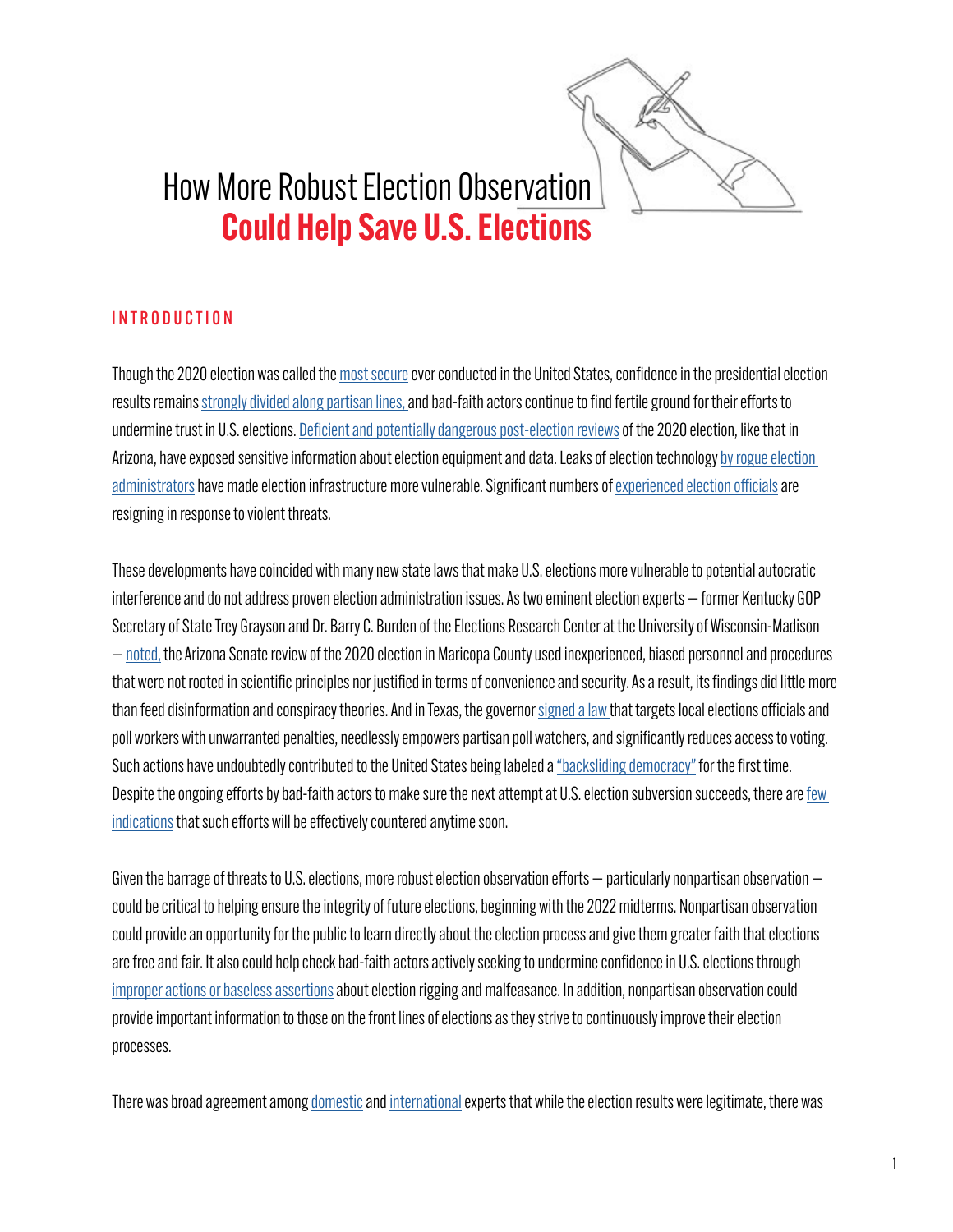not sufficient observation of the 2020 election, in part because of pandemic conditions. This short guide provides a roadmap for ways to help rectify this issue in a manner that can improve the integrity of future elections at a time when we face growing anti-democratic threats both inside and outside our country's borders. In addition to defining nonpartisan observation, we outline several good practices that balance equal and robust observer access to election processes with the responsibilities of observers to provide accurate assessments of the election.

#### WHAT IS NONPARTISAN OBSERVATION?

Genuine nonpartisan election observation is the "impartial and professional" analysis of systematically gathered information on the conduct of an election. Unlike partisan observers, who generally watch for any activity that could undermine their own party's or candidate's interests, domestic nonpartisan observers are interested in ensuring the fairness and credibility of the election process for all candidates — and in some cases even monitor for irregularities in real time. For example, during voting, such observers can alert election officials to issues such as electioneering, which can help officials respond to complaints and concerns in a timely manner. International nonpartisan observers, in contrast, usually are not there to help correct irregularities, but to identify whether an election meets international standards and issue a report after the election on their findings. Both often have previous experience administering or studying elections themselves, which helps explain why [nonpartisan](https://www.lwv.org/newsroom/press-releases/lwv-statement-2020-presidential-election-results) [observers](https://www.osce.org/files/f/documents/7/7/477823_2.pdf) widely agreed that the 2020 election was conducted in a free and fair manner, despite the lack of such a consensus from the American public. Both also use established methods of data collection and analysis, and, together, international and domestic observation can help those who lost an election to accept that the elections were free and fair, thus persuading them (and their supporters) to accept the election results. This has the potential to shore up a country's election system and [enhance its legitimacy and credibility](https://thehill.com/opinion/international/595126-osce-member-states-must-deliver-on-election-observation-mission-for) more broadly.

Credible observers not only help validate the critical work being done by those on the front lines of our democracy — including our election administrators and poll workers — they can serve as a reminder to those seeking to interfere in elections or cast doubt on the integrity of democratic institutions: No one is above the law, and others are watching. Reputable scholars such as [Susan](https://isps.yale.edu/research/publications/isps07-009)  [Hyde](https://isps.yale.edu/research/publications/isps07-009) and [Judith Kelly](https://sites.duke.edu/kelley/) have published research showing that nonpartisan observers help tilt countries further toward democracy, discouraging both malfeasance and violent protest. Election observers have helped deter actual fraud and intimidation, increase trust in the systems, and promote peaceful transfers of power.

### BEST PRACTICES

Equal Access: Election administrators should seek to make their electoral processes as accessible to nonpartisan election observers as they are to partisan ones.

Nearly every state [permits partisan observers](https://www.osce.org/files/f/documents/7/7/477823_2.pdf) to witness all stages of the election process. We believe that the time has come for such access to be extended to nonpartisan observers as well — a right that is afforded to nonpartisan observers in most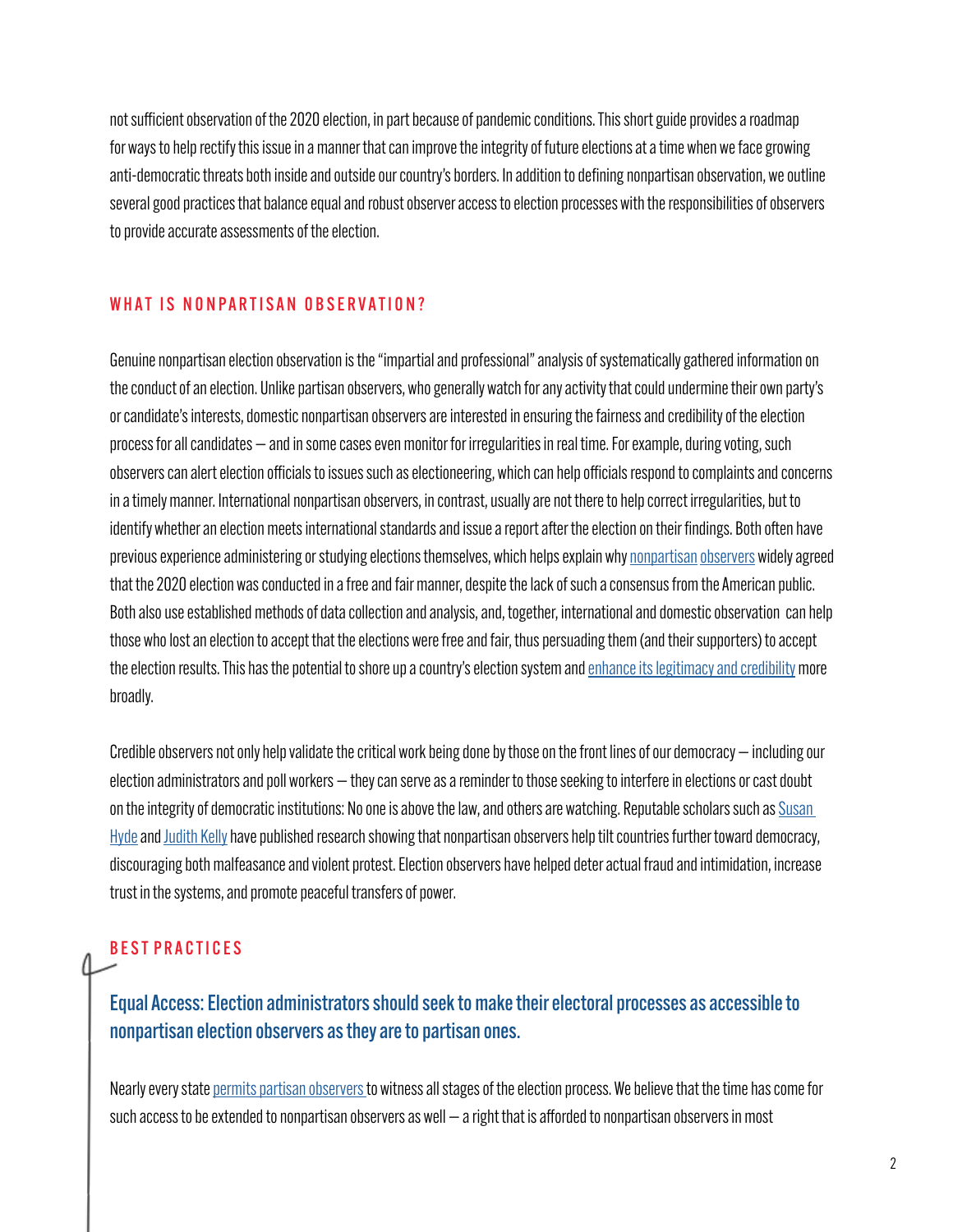democracies throughout the world but only in a little [over half of U.S. states.](https://www.ncsl.org/research/elections-and-campaigns/policies-for-election-observers.aspx) In the past, partisan observation of U.S. elections in some places has been considered sufficient to ensure that elections were [fairly administered](https://www.aei.org/wp-content/uploads/2021/09/Lessons-Learned-in-the-2020-Election.pdf?x91208). While [partisan observers](https://www.ncsl.org/research/elections-and-campaigns/who-s-observing-at-the-polls.aspx) are often focused on protecting their candidate(s) or political party, they also have monitored for elections mishaps and served as a resource to help some supporters better understand the election process. In general, if observers from multiple parties are watching the administration of an election, it is harder for anyone to tamper with the conduct of the elections.

Recent U.S. elections, especially the 2020 presidential election, have demonstrated that partisan observation is no longer sufficient to engender trust that elections have been conducted fairly. In the lead-up to 2020 and in its aftermath, many elected officials and their supporters challenged the [integrity of U.S. elections and democracy](https://floridapolitics.com/archives/466678-supervisors-of-elections-to-elected-officials-tone-down-the-rhetoric/) with misinformation, disinformation, and mal-information, sowing discord and undermining trust in America's electoral process. A [number of states](https://www.brennancenter.org/our-work/research-reports/election-sabotage-scheme-and-how-congress-can-stop-it) have recently passed legislation making it easier to interfere in the counting of votes, which has the potential to make this problem even worse. There is reason to believe that some partisan observers may continue to use subversive tactics to promote a partisan agenda to the detriment of the administration of free and fair elections.

One way to deter such behavior by partisan observers is to have nonpartisan observers in their midst during as many stages of the electoral process as possible. This is in keeping with [international obligations and best practices.](https://perma.cc/5SG8-6NFM) It is also an idea that enjoys bipartisan support among [election officials](https://bipartisanpolicy.org/report/election-observations-challenges/) and could serve as an additional deterrent against [malfeasance and violent behavior](https://sites.duke.edu/kelley/) from unruly observers. Nonpartisan observers are adept at identifying bad behavior, whether it's ballot stuffing or voter intimidation. [Initial research](https://medium.com/mit-election-lab/watchers-at-the-polls-ca2e8f05592) also finds that having both partisan and nonpartisan observers at the polls increases public confidence in the process.

While a number of states explicitly allow [nonpartisan observers,](https://www.ncsl.org/research/elections-and-campaigns/policies-for-election-observers.aspx) many others leave such decisions up to the [discretion of state](https://www.ncsl.org/research/elections-and-campaigns/policies-for-election-observers.aspx)  [and local election officials.](https://www.ncsl.org/research/elections-and-campaigns/policies-for-election-observers.aspx) Jurisdictions that can make these decisions should strongly consider providing access to their election process to nonpartisan observers, including citizen nonpartisan monitors, international nonpartisan monitors, and academic researchers.

Robust Access: Election administrators should seek to permit observers, both partisan and nonpartisan, to observe as much of their election processes as possible without compromising the security of the electoral infrastructure.

Elections are far more than a one-day event; they are a [continuous administrative cycle,](https://aceproject.org/ero-en/images/the-electoral-cycle/image_view_fullscreen) many elements of which can and should be subject to nonpartisan observation. These include preelection activities, such as maintaining and updating the voter registration database and administering pre-Election Day processes; voting processes, such as in-person early voting, vote by mail, and Election Day processes; and post-election activities, such as certifying official election results and performing recounts, if necessary.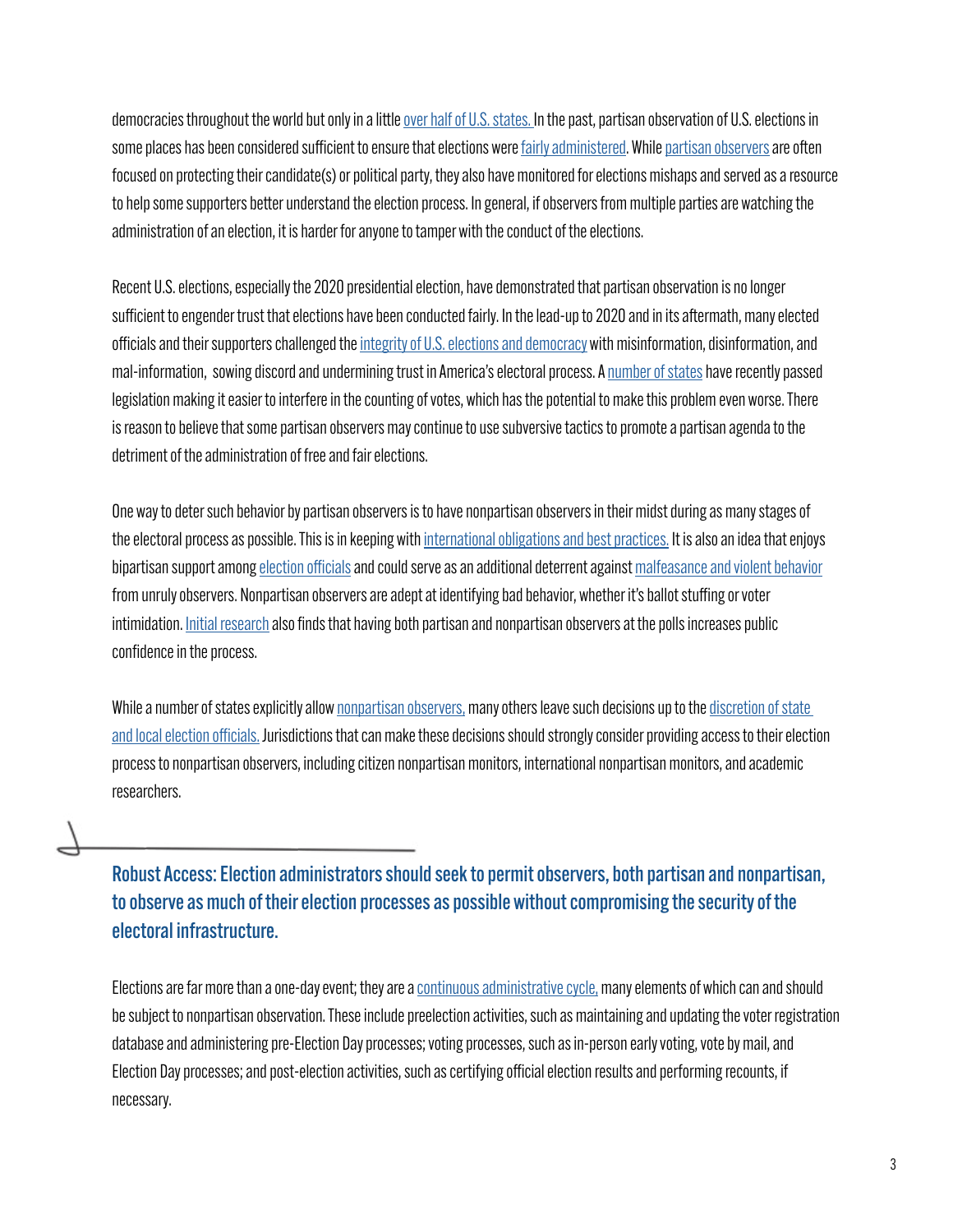According to the [National Conference on State Legislatures,](https://www.ncsl.org/research/elections-and-campaigns/policies-for-election-observers.aspx#citizen_partisan) the majority of states have rules permitting observation of some kind for 1) preelection processes, such as voting equipment testing; 2) in-person voting; 3) absentee ballot processing and counting, and 4) post-election processes, such as the tabulation of the vote. Considering the recent erosion in U.S. electoral trust, jurisdictions should ensure observation of all of these processes.

Providing more access to nonpartisan observers has many benefits. First, as the 2020 presidential election showed, perceptions about electoral processes have a direct impact on public trust. Those serving on the front lines of our elections often have s[ystems](https://www.aei.org/wp-content/uploads/2021/09/Lessons-Learned-in-the-2020-Election.pdf?x91208)  [and contingency procedures](https://www.aei.org/wp-content/uploads/2021/09/Lessons-Learned-in-the-2020-Election.pdf?x91208) in place to handle actual problems. However, a bigger challenge for election workers, and society at large, are things that people think are problems but aren't. For example, when cameras livestreaming the Windham, New Hampshire, audit accidentally went off for nearly 90 minutes, some speculated that such a snag was "[potentially obscuring any](https://theconservativetreehouse.com/blog/2021/05/17/windham-new-hampshire-ballot-audit-forensics-finds-cctv-cameras-of-ballot-counting-machines-in-audit-room-mysteriously-disabled-for-90-minutes/)  [problematic intervention](https://theconservativetreehouse.com/blog/2021/05/17/windham-new-hampshire-ballot-audit-forensics-finds-cctv-cameras-of-ballot-counting-machines-in-audit-room-mysteriously-disabled-for-90-minutes/)" even though there was [no evidence](https://www.derrynews.com/news/windham/windham-audit-ends-after-analysis-paperwork-and-questions/article_7406ff47-669f-5853-86e7-783a917bed1e.html) to support such an assertion.

 If observers cannot monitor certain stages of the electoral process that are commonly watched in other jurisdictions, bad actors could exploit this lack of access to try to undermine trust in the electoral process, such as by spreading disinformation that equates lack of access to questions about the reliability and integrity of that election. In addition, a valuable opportunity is missed for increasing citizen awareness about the myriad checks and safeguards in place to facilitate voting and to protect the security and integrity of elections.

Second, providing access to additional parts of the electoral process for nonpartisan observers can deepen and enrich the feedback that election officials receive about the strengths and weaknesses of their policies, procedures, and technologies.

To be clear, opening more stages of the election process to observation is not without potential complications. For example, as the 2020 presidential election showed, not all election observer laws have been updated to reflect changes in voting procedures. Pennsylvania's observer statute for the 2020 presidential election [directed observers on how to monitor Election Day](https://scholarship.law.wm.edu/cgi/viewcontent.cgi?article=3093&context=facpubs) but made no provision for how observers should observe preelection in-person voting, even though Pennsylvania implemented this by statute in 2019. Observers were therefore denied access to a critical element of the process. This led to litigation over whether early voting could be observed, and Pennsylvania courts subsequently upheld Pennsylvania election officials' refusal to allow anyone to observe early voting.

Situations like this can be addressed by undertaking adequate advance planning (both legal and administrative), as well as by allocating sufficient resources. State and local election officials have repeatedly demonstrated that they know how to ensure that any voting location can be made both secure and observable. Prohibiting such observation needlessly raises suspicions and provides an additional way for bad actors to try to undermine public trust in the electoral process. The potential benefits of observation outweigh perceived risks.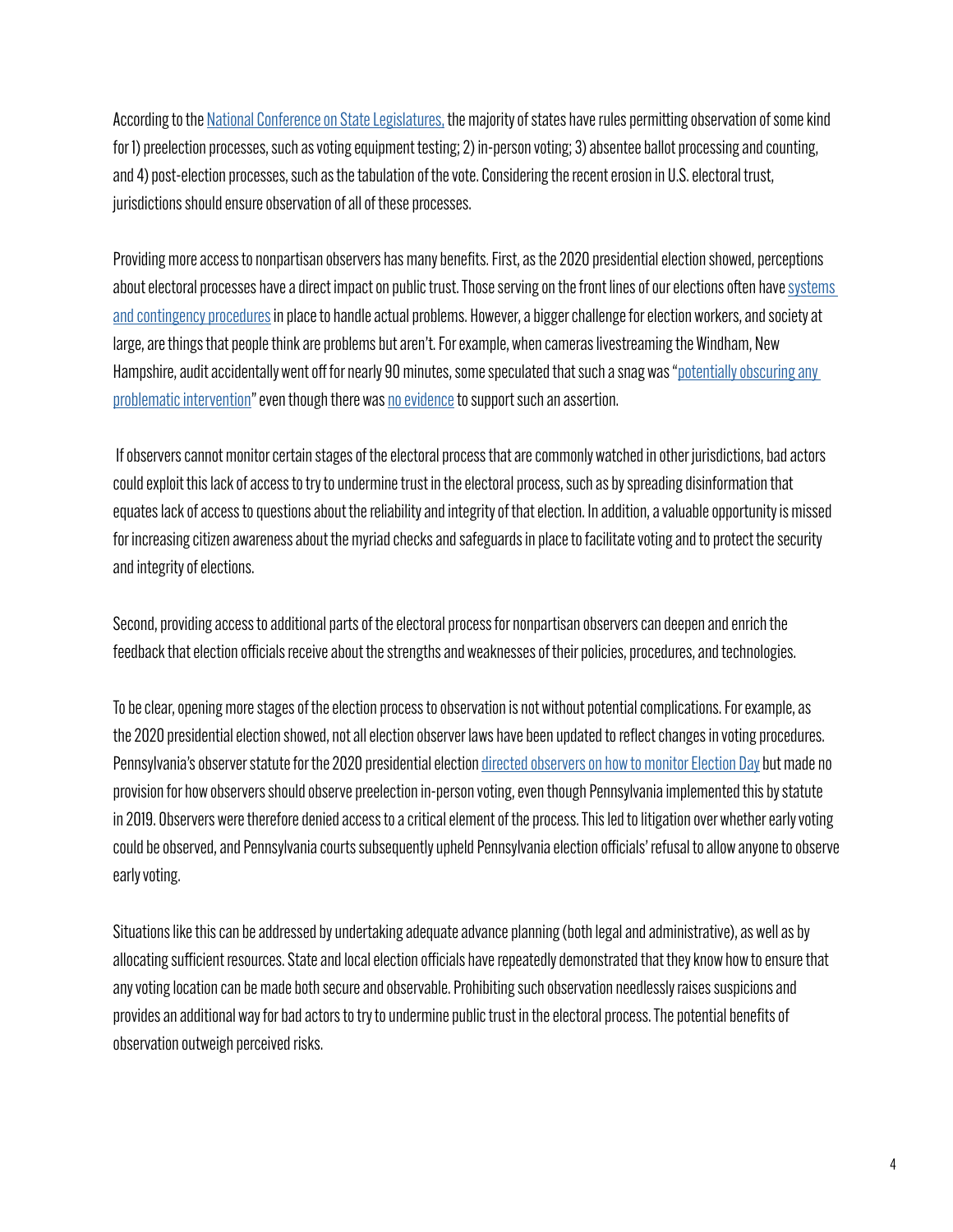# In-person Access: Election observers should seek to observe any voting and election activities in person where the risk of private information being exposed is minimal.

Despite [technological advances](https://thehill.com/opinion/campaign/551760-restore-trust-in-our-democracy-through-more-election-transparency) that make it possible to livestream key elements of the election process, we believe that safe in-person observation best promotes the credibility of the election process. It helps to ensure that knowledgeable nonpartisan experts witnessing these processes can more easily report on what took place. During the 2020 presidential election cycle, there were several high-profile instances of livestreamed election processes that [fed massive conspiracy theories.](https://fordhamlawreview.org/wp-content/uploads/2021/11/Green_November.pdf) For example, the website The Gateway Pundit [published false information](https://www.nbcnews.com/tech/internet/georgia-election-workers-suing-conspiracy-website-campaign-lies-rcna7319) that one Georgia election worker, Ruby Freeman, had "somewhere" found a "suitcase" full of ballots from "underneath a table," when in fact there was no suitcase. Election workers, including Freeman, who had previously been told by local officials to stop counting ballots and pack up for the night were told by state officials to restart the ballot count, and Freeman was simply continuing her work. Unfortunately, the conspiracy theory persisted and contributed to a deluge of intimidation, harassment, and threats directed against Freeman and her daughter.

A common concern is that allowing nonpartisan observation of elections will lead to crowding of already small election offices or polling places. This can be addressed with adequate planning and observation rules that can be uniformly and evenly applied. [The Bipartisan Policy Center Task Force on Elections](https://bipartisanpolicy.org/report/election-observations-challenges/) recently released some recommendations and suggestions for how to tackle this problem, such as allowing each observation entity one observer for every 10 election judges at a central counting site. In Georgia's [2020 post-election hand tally](https://www.cartercenter.org/resources/pdfs/news/peace_publications/democracy/georgia-audit-final-report-033121.pdf), the Office of the Secretary of State allowed two monitors from the parties and designated organizations on the audit floor at any given time, with an additional monitor allowed for every 10 additional audit tables. And, in Washington, D.C., [election observers can be rotated in and out of polling places](https://www.dcregs.dc.gov/Common/DCMR/RuleDetail.aspx?RuleId=R0045784) and ballot counting locations on an equitable basis in the event of space constraints.

# Responsible Access: Observers should behave responsibly and conduct observation in a manner that enables one to draw accurate conclusions about the election process without interfering with it.

Credible election observation relies on observers having meaningful access to the [various aspects of the electoral process](https://securingdemocracy.gmfus.org/wp-content/uploads/2020/10/ASD_IFES.pdf) and having the knowledge and experience to put what they are seeing into context so that they can provide accurate reports on the process to election officials and the public. While it is essential that election observers are allowed [sufficient access](https://studentbriefs.law.gwu.edu/ilpb/2021/03/05/trust-but-verify-increasing-confidence-in-democratic-elections/) to watch and accurately understand what is occurring, it also is important for there to be clear guidelines for their access and activities, including reasonable limitations. For example, it is appropriate and recognized practice for election authorities to place some limits on the movement and activities of election observers to ensure they don't crowd election officials or voters (especially during the pandemic), or otherwise hinder the electoral process. Good election observers should not need to consistently be alongside voters or poll workers to assess voting wait times, the check-in process, the casting of ballots, or other election procedures. On the other hand, they do need to be close enough to reasonably see and hear voter and poll worker interactions that are publicly observable, such as when a voter checks in to vote. Being unnecessarily close to voters or election officials could prevent the private casting of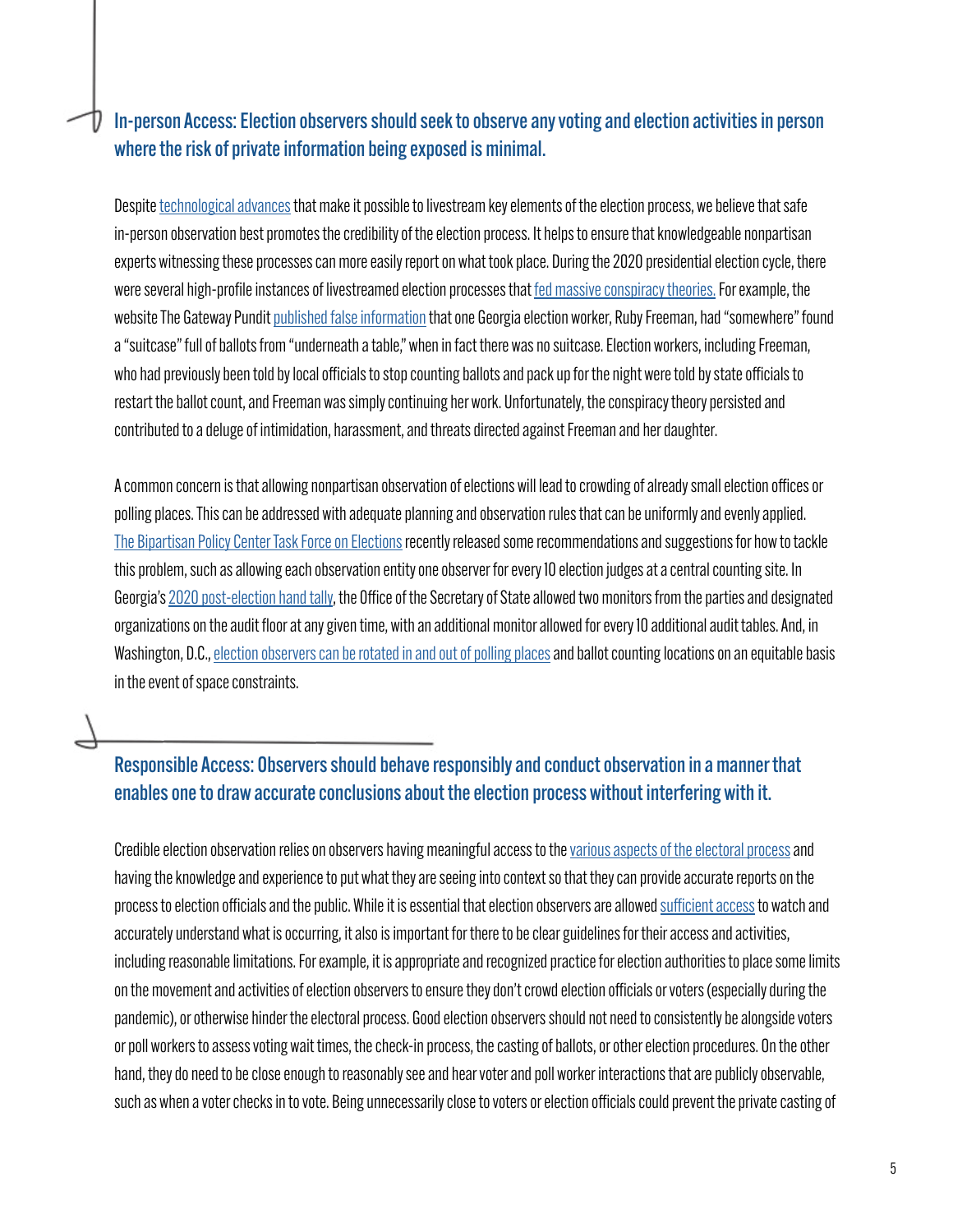ballots or be perceived as intimidating behavior that scares someone from voting. In short, being "conveniently near" election workers and voters is sufficient for observing election activities.

Experienced election observer organizations also conduct trainings on how to observe in the areas where their organizations will be monitoring an election. Such trainings cover the rules governing the election and are based on the procedures and practices election officials implement, as documented in election officials' manuals or training and reference materials. Training for observers also could include mock observations to simulate the kinds of challenges they may encounter during an actual election. If election administrators offer observer trainings, observers should try to attend them or, if permitted, sit in on poll worker trainings. [Several states](https://www.eac.gov/election-officials/poll-watchers) have written guidance and handbooks for observers that might serve as models for other jurisdictions, and the [Election Assistance Commission](https://www.eac.gov/sites/default/files/eac_assets/1/28/EAC_5TipsForEducatingPollWatchers_508_HiRes.pdf) also provides tips and guidance on this topic. Some states also provide more interactive training. For example, the [Secretary of State in Colorado](https://www.sos.state.co.us/pubs/elections/watchers.html) has an online [election watcher training](https://soclearns.csod.com/selfreg/register.aspx?c=%255e%255e%255eQh1ClXZUXSNwVN6BmYFa%252fxmq7lp9hTaa6cgVGlaV5Gw%253d) on the roles and responsibilities of watchers that is required to get certified.

In that vein, it's important that organizations planning to observe U.S. elections continually update their observation approaches to keep up with changing voting methods or new or changing voting technologies, which can impact observer training, the timing and duration of observation efforts, resources, and recruitment. For example, it might be necessary to observe a post-election audit or recruit observers familiar with certain voting technologies to help ensure that findings are accurate and aren't weaponized in attempts to undermine confidence in election results. In 2016, one of the co-authors of this paper helped provide legal support for the OSCE election observation mission of the 2016 U.S. presidential election and saw that several of the long-term observers had difficulty fully grasping the complexity of certain pieces of election technology used in a number of jurisdictions, including electronic poll books, direct recording electronic voting machines, and optical scanners.

Observer trainings also should cover the rules regulating the observers themselves, as dictated by statute or regulations. This could include issues such as whether and when observers can ask election workers questions at a voting location, and if/when it is permissible for an observer to speak to voters. It's important for observers to understand these issues ahead of time to ensure the relationship between observers and election workers remains polite and effective, no matter how contentious other aspects of an election may become.

Finally, it is important for observer training to include a focus on the observation methods used, how their findings will be collected, used, and analyzed (including any [standards](https://eos.cartercenter.org) or benchmarks for assessment), and how the observation data will be shared with election officials and the public. Good practice demonstrates the value of methodically collecting data by using checklists, like this [one used in Ghana,](https://www.cartercenter.org/resources/pdfs/peace/democracy/des/ElectionDayChecklists-Opening-Polling-Closing.pdf) and drafting written reports that summarize key findings from the observation group and highlight recommendations for improving future elections. This [report of The Carter Center](https://www.cartercenter.org/resources/pdfs/news/peace_publications/democracy/georgia-audit-final-report-033121.pdf) on the post-election audit in Georgia in 2020 is an example of what such reports can look like. Like other aspects of the election process, there is great variation among states and in state-level jurisdictions regarding the accreditation procedures for observers. [Accreditation procedures](https://aceproject.org/main/english/ei/eie08.htm) that facilitate identification of observers but otherwise are not onerous are widely implemented around the world.